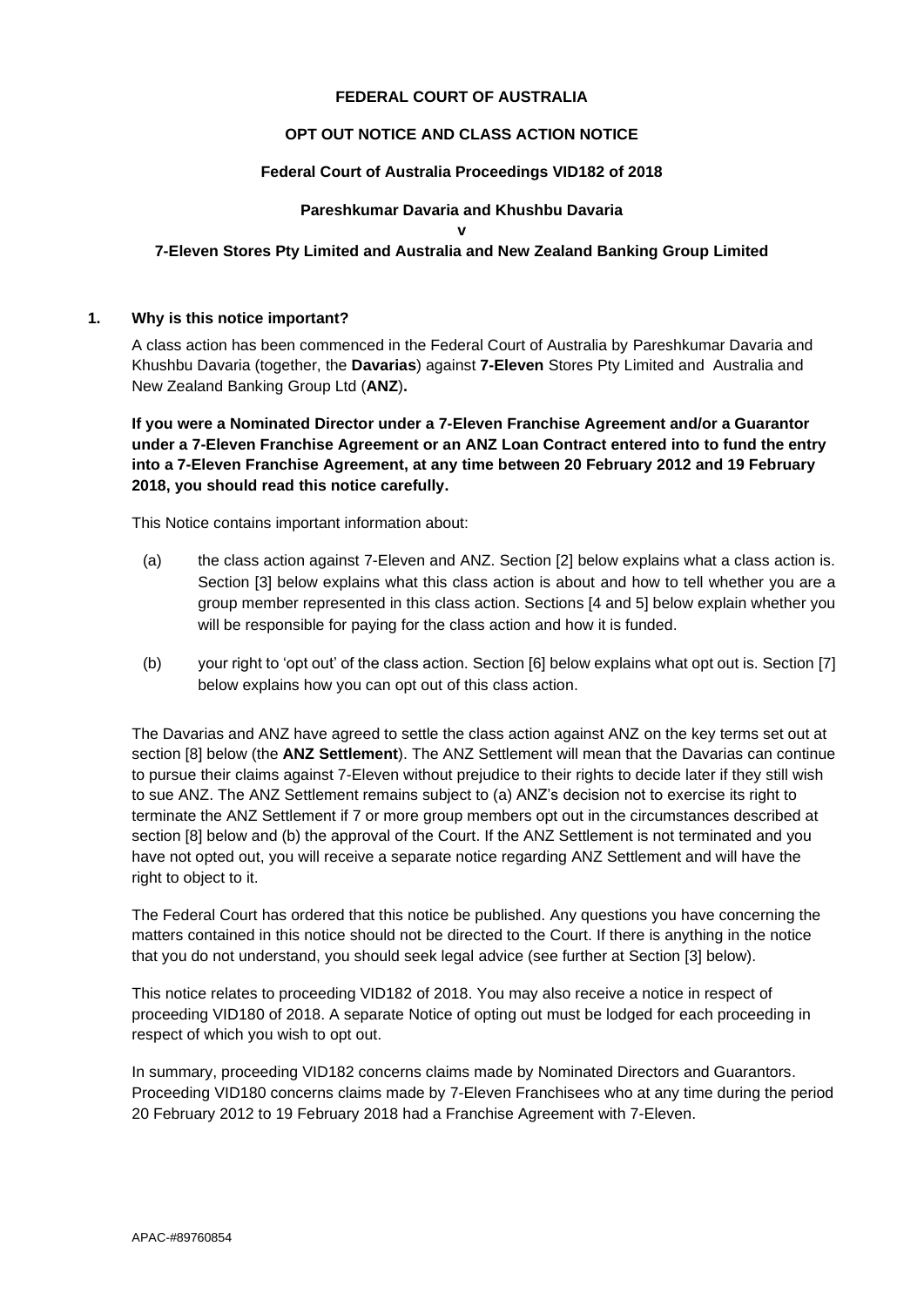## **2. What is a class action?**

A class action is a legal proceeding that is brought by an Applicant on their own behalf and on behalf of a group of people (**group members**) against the Respondents. The Applicant and group members must have similar claims against the Respondents.

Group members are bound by any judgment or settlement in the class action unless they have **opted out** of the proceeding. This means that *unless* you opt out:

- (a) you may be able to share in any settlement or Court-awarded damages if the class action is successful;
- (b) you will be bound by the dismissal of the case if the class action fails; and
- (c) you will not be able to sue about the matters that are the subject of the class action in separate legal proceedings.

### **3. What is this class action?**

This class action is brought by the Davarias, on their own behalf and on behalf of all persons who are group members. The First Respondent is 7-Eleven. The Second Respondent is ANZ.

### **Are you a Group Member?**

You are a group member if you:

- (a) were a Nominated Director identified in a standard-form Franchise Agreement with 7-Eleven; and/or
- (b) were a Guarantor who provided indemnities, guarantees, mortgages or other securities in respect of a Franchisee's obligations under a Franchise Agreement or ANZ Loan Contract entered into by a Franchisee

at any time between 20 February 2012 and 19 February 2018, and you have suffered loss and damage as a result of the conduct of either or both of 7-Eleven or ANZ, as alleged in the proceeding.

You do not need to have borrowed money from ANZ to be a group member. If you are unsure whether or not you are a group member, you should contact Levitt Robinson Solicitors on 02 9286 3133 or email [711@levittrobinson.com](mailto:711@levittrobinson.com) or seek your own legal advice without delay. If you are not represented by a lawyer and you are unsure of whether you are a group member or unsure about the opt out process, should you wish to seek legal advice from a lawyer other than Levitt Robinson, 7-Eleven will pay the first \$1,000 incurred towards your legal costs to obtain such advice if you send a copy of the invoice (with your store number included) for your legal costs to 7-Eleven at [cainvoice@7eleven.com.au.](mailto:cainvoice@7eleven.com.au)

Group members may only lodge one invoice for legal costs (of up to \$1,000) per store, or for those stores which are operated by a franchisee with multiple stores, one invoice per franchisee. This is irrespective of whether that store or franchisee may have multiple group members, including guarantors.

## **What are the claims?**

The claims against 7-Eleven and ANZ are set out in the amended statement of claim, a copy of which can be obtained from Levitt Robinson or via the websites referred to in section 10 below. In summary:

The Davarias allege that 7-Eleven: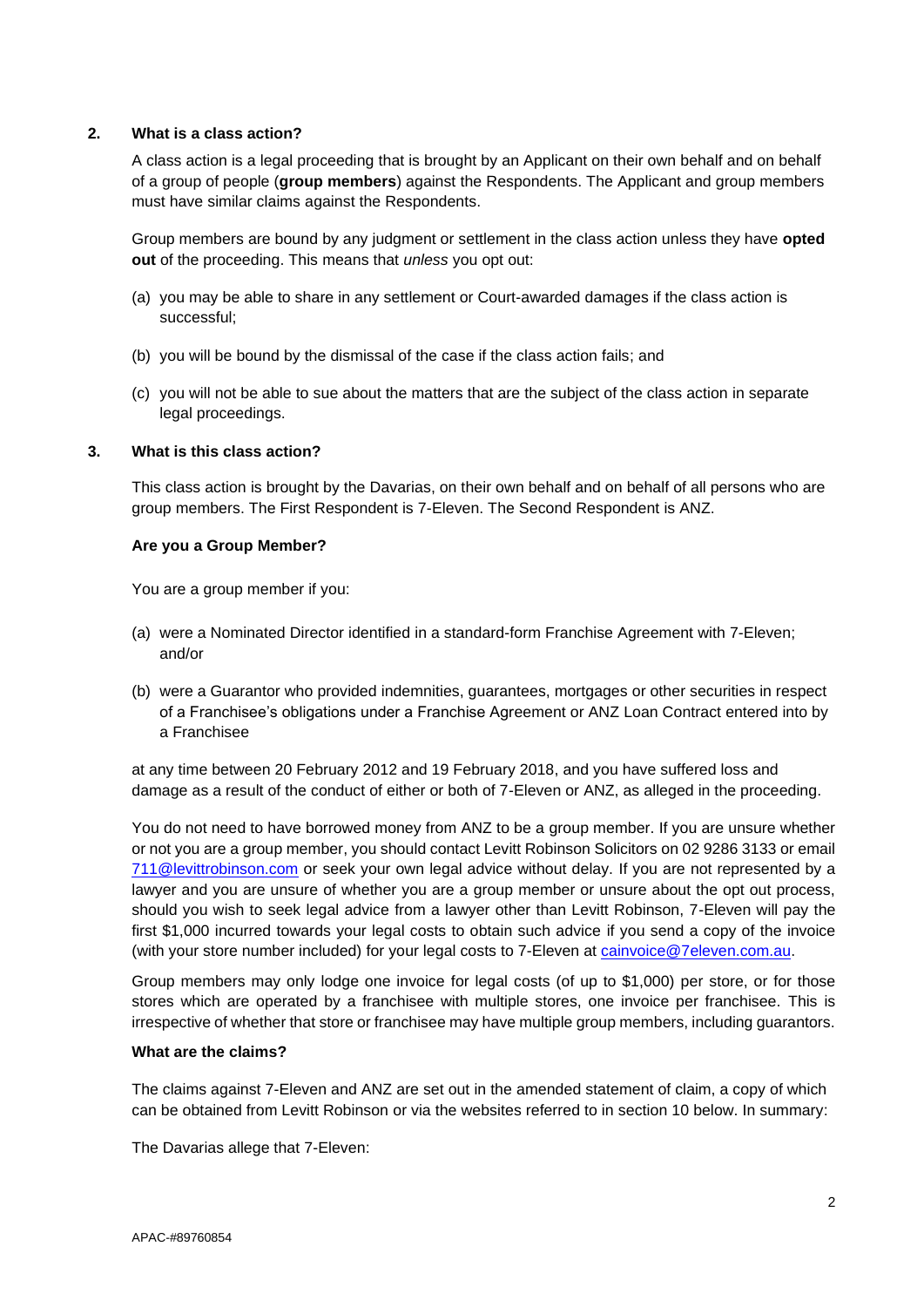- a. misled group members before they entered into Franchise Agreements, and/or guarantees in respect of the Franchise Agreements or guarantees in respect of an ANZ Loan Contract, about:
	- i. the business opportunity afforded by operating a 7-Eleven store;
	- ii. the profitability of the stores;
	- iii. the accuracy of the labour costs in the financial records supplied to franchisees;
	- iv. the average wages that a 7-Eleven Franchisee would have to pay to operate their store in compliance with employment awards;
	- v. the need for franchisees and their family members to work for nothing or at rates below employment awards for an unreasonable and unsociable number of hours per week;
	- vi. the negotiation of rebates from vendors and their allocation to marketing ; and
	- vii. the choice available to franchisees of suppliers and merchandise from which they could choose product lines to offer at their stores;

The Davarias allege that ANZ:

- a. breached its contract with group members and engaged in misleading or deceptive conduct towards group members, including by deciding to lend money to franchisees and procure guarantees of those loans from group members without taking into account, among other things, the number of labour hours required to operate a 7-Eleven store, the award rates payable for such labour and the accuracy or reliability of the historical or forecasted payroll expenses for any such store; and
- b. engaged in unconscionable conduct, including by lending money to franchisees and by procuring guarantees from group members when it knew or ought to have known, among other things, that the franchises could only be profitable if the franchisees underpaid staff or worked unreasonable hours.

7-Eleven and ANZ deny the allegations and are defending the proceeding. The proceeding is set down for a trial for 6 weeks commencing on 14 September 2020. If the matter does not settle at the mediation with 7-Eleven ordered by the Court to be held by 30 June 2020, this trial will be a hearing of the Davarias' case as well as certain common questions that affect all group members. The claims of other individual Nominated Directors and Guarantors will not be determined at this initial trial. No orders for compensation for other individual Nominated Directors and Guarantors will be made at this point. If the outcome of the initial trial warrants the consideration of the claims of individual Nominated Directors and Guarantors and their claims are not settled at a further mediation with 7-Eleven, there may be a second stage trial or some other process for the assessment of the claims of those individuals. That would probably occur some time after judgment on the first trial.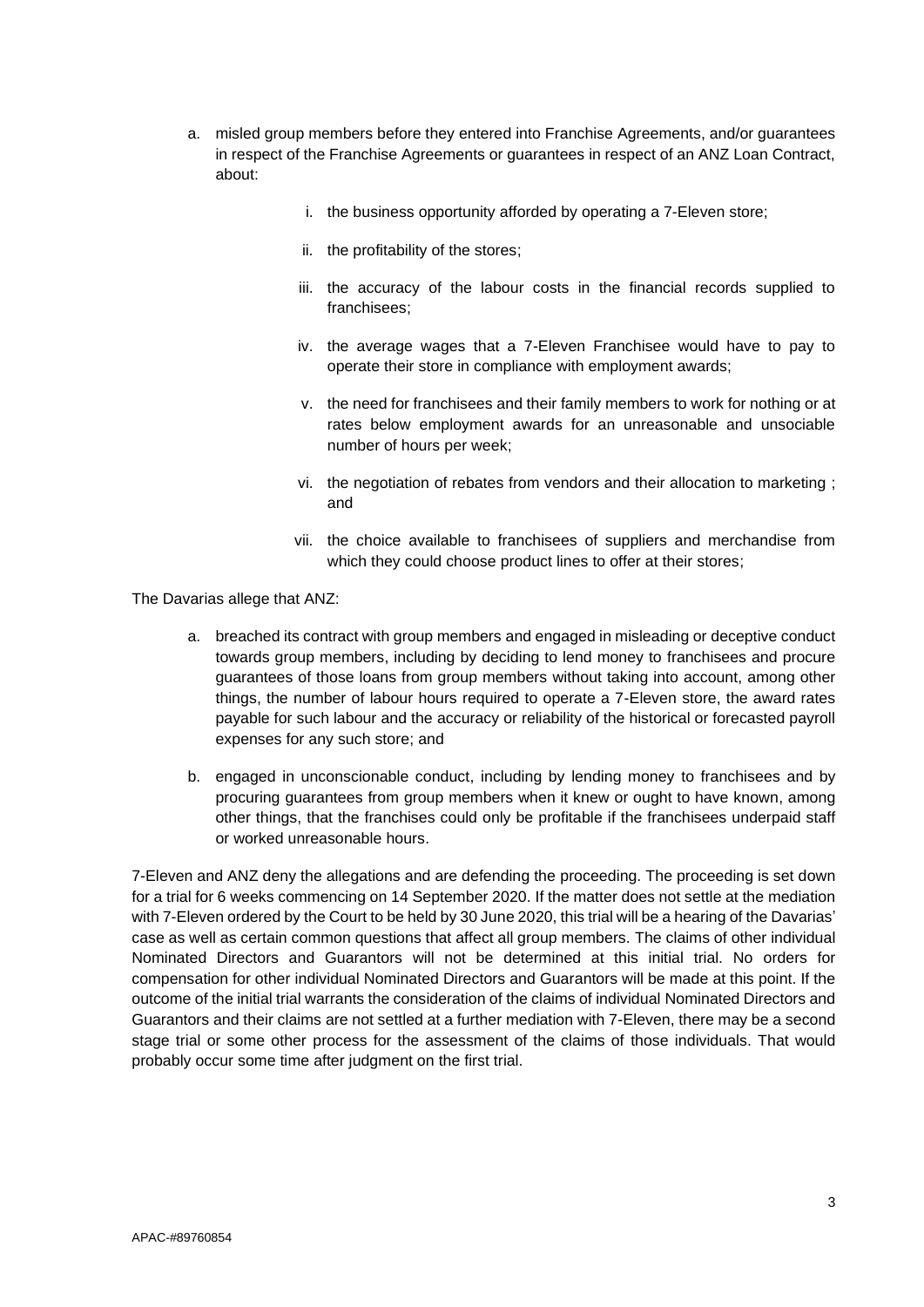### **4. Will you be liable for legal costs?**

**Group members are not** individually **responsible for the legal costs** of the determination of the common questions in the class action. Only the Applicants (the Davarias) are responsible for those costs. However:

- (a) your personal claim may require work to be done in relation to issues that are specific to you. You can ask Levitt Robinson Solicitors or other lawyers to do that work for you. A copy of the terms on which Levitt Robinson Solicitors are acting in the class action may be obtained from them by calling 02 9286 3133 or emailing [711@levittrobinson.com;](mailto:711@levittrobinson.com) and
- (b) if any compensation becomes payable to you as a result of any order, judgment or settlement in the class action, the Court may make an order reducing the compensation payable to you in order to equitably distribute the funding costs of the class action between group members. The nature of such an order is discussed at Section [5] below.

# **5. How is the class action being funded?**

**Galactic** Seven Eleven Litigation Holdings LLC has agreed with some group members to pay the legal costs of the class action in exchange for a share of any settlement or judgment that those group members receive. Those group members have signed a funding agreement with Galactic. Under that funding agreement, Galactic is broadly entitled to receive the repayment of the legal costs paid by it in funding the class action, plus 35% of the benefit of any settlement or judgment monies payable to funded group members (those who have signed the funding agreement), subject to the precise funding agreement terms,

You should be aware that courts commonly make orders to reduce the compensation payable to unfunded group members (those who have not signed the funding agreement) by an amount equivalent to that paid by funded group members to the litigation funder. The costs of litigation is then borne equitably between all group members. Such orders are referred to as "funding equalisation orders".

Funding equalisation orders adjust the returns to funded group members and unfunded group members to equalise their contributions to the costs and returns payable to the funder. Courts have made these orders in the past in recognition that fairness requires that class members receive the same rate of return, whether they have signed a funding agreement or not.

If the Court makes orders requiring class members to make a contribution from any compensation that they receive to the legal or funding costs of the proceeding, this will not exceed the amount of compensation received and you will not be left out of pocket as a result.

# **6. What is 'Opt Out'?**

The Applicant in a class action does not need to seek the consent of group members to commence a class action on their behalf or to identify a specific group member. However, group members can cease to be group members by opting out of the class action. An explanation of how group members are able to opt out is found just below.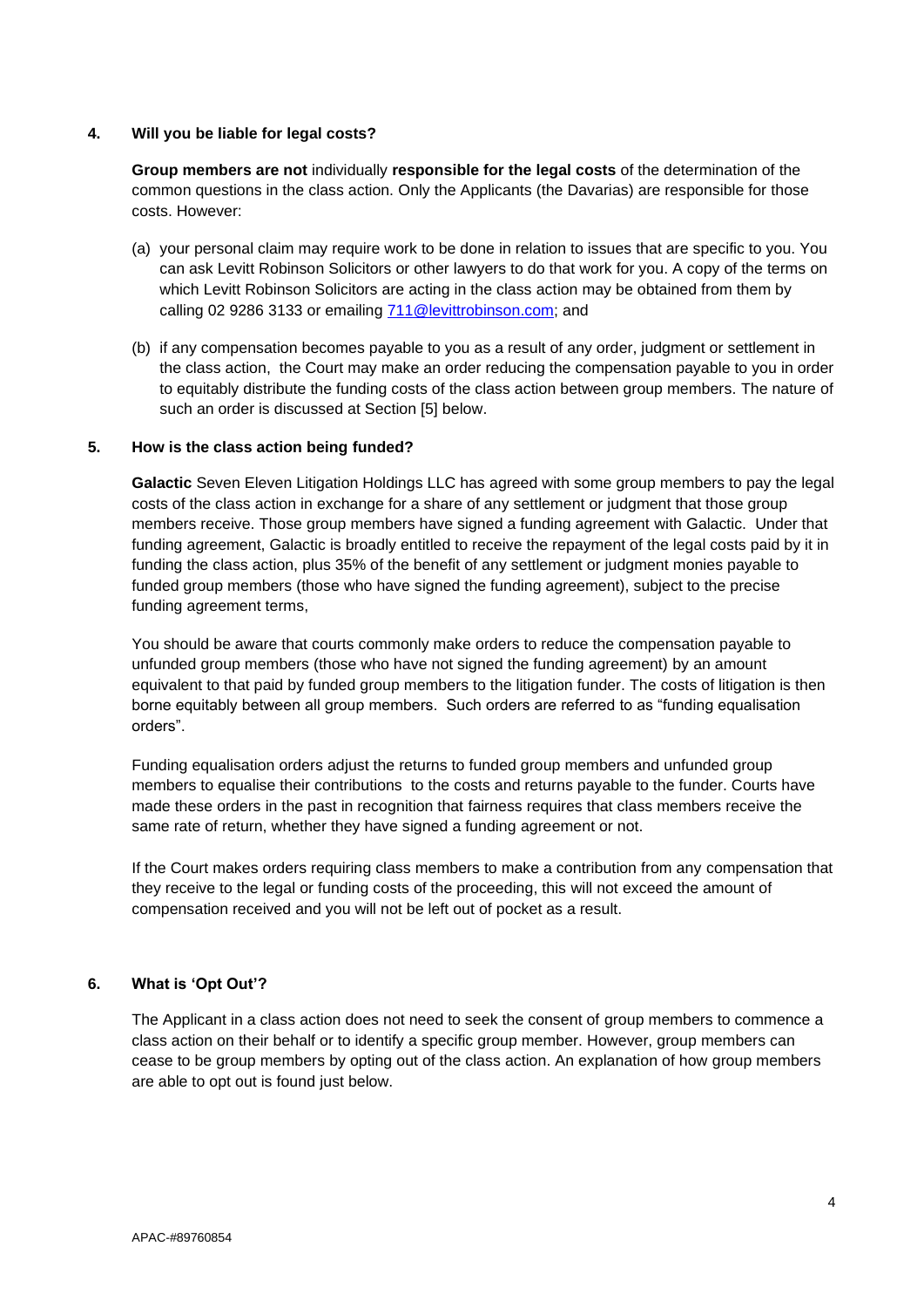# **7. How can you opt out of the class action and what will happen if you do?**

If you opt out:

- (a) you will be able to bring your own claim against the 7-Eleven and ANZ (**Respondents**), provided that you issue Court proceedings within the time limit applicable to your claim. If you wish to bring your own claim against the Respondents, you should seek your own legal advice about your claim and the legal costs involved and the applicable time limit prior to opting out; and
- (b) you will not be bound by, or entitled to share in any benefit of, any order, judgment or settlement in the class action.

**If you do not wish to remain** a group member you must opt out of the class action.

**If you wish to opt out** of the class action you **must** do so by completing a "**Notice of opting out by group member**" in the form attached to this notice and marked "A", then returning it to the Registrar of the Federal Court of Australia at the address on the form or by email to [vicreg@fedcourt.gov.au.](mailto:vicreg@fedcourt.gov.au) **IMPORTANT: the Notice must reach the Registrar by no later than 4 p.m. on 20 March 2020**, otherwise it will not be effective.

You should submit the **Notice of opting out by group member** if you qualify as a group member and you wish to opt out of the class action.

Each group member seeking to opt out should fill out a separate form. If you are opting out on behalf of a company or business please provide your name, the name of the company or business and your position within the company or business (e.g. director or partner).

**You are totally free to make up your own mind** whether to give an Opt-Out Notice or do nothing. You can also take advice about your options and the information contained in this Notice. Further information can be obtained by contacting Levitt Robinson as set out below or any other lawyer of your choice as discussed at section [3] above.

# **8. What will happen if you choose to remain a group member?**

Unless you opt out:

- (a) you will be bound by the outcome of the class action against 7-Eleven and ANZ; and
- (b) you will also be bound by the ANZ Settlement if it is approved by the Court, unless it is terminated by ANZ as described in sub-paragraph (f) below or is not approved by the Court.

If the class action against 7-Eleven is successful, you will be entitled to share in the benefit of any order, judgment or settlement in favour of the Davarias and group members. If the Court makes the orders in section [5] above and you have not signed the funding agreement, then the compensation paid to you would be reduced down to ensure that all group members bear the amounts payable to the funder equally.

If the action against 7-Eleven is unsuccessful or is not as successful as you might have wished, you will not be able to sue 7-Eleven on the same claim in any other proceedings. If the ANZ Settlement proceeds and is approved, you will still be able to be part of any later class action which is brought against ANZ regardless of the outcome in the class action against 7-Eleven.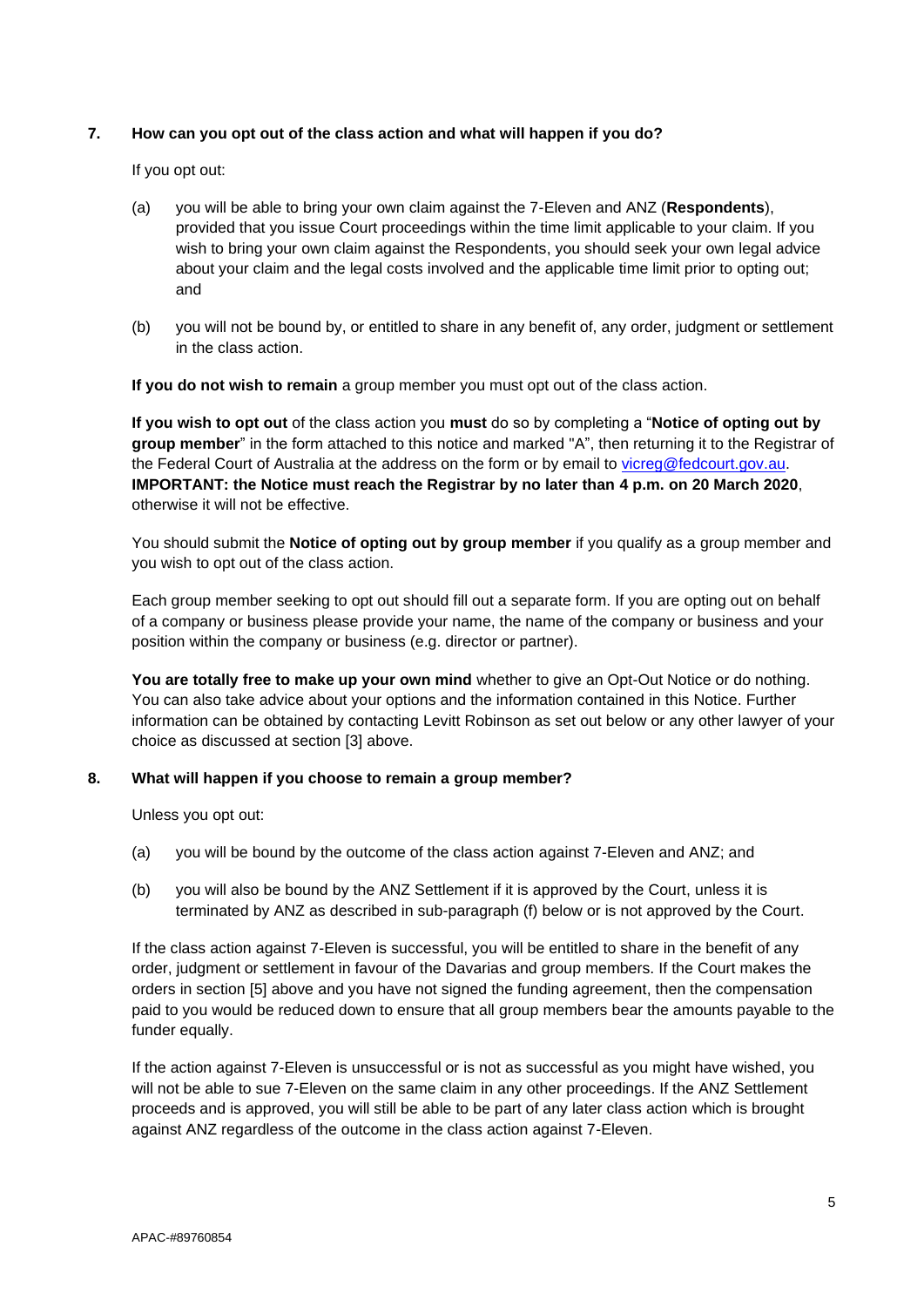In deciding whether or not to opt out of the class action, you should know that the main terms of the ANZ Settlement are:

- (a) the Davarias discontinue their claims against ANZ;
- (b) ANZ agrees to suspend the limitation periods for the case against it. This means that ANZ will not count the time that passes until the suspension is terminated towards working out whether any claim you want to bring against it is too late. This suspension will be terminated either 6 weeks after the Court delivers its reasons for decision following the trial of the common issues in the proceedings against 7-Eleven, or by 6 months' written notice by either party, whichever comes first;
- (c) the Davarias and/or current group members may commence a new class action against ANZ once the suspension of the limitation period is terminated. However, the parties to the new proceeding must consent to orders that the costs incurred by ANZ and the Davarias in the current proceeding are costs of the new proceeding;
- (d) the current security for ANZ's costs paid by the litigation funder is to be returned to the funder. If a new class action is commenced against ANZ by the Davarias or another group member then the lead applicant in the new class action will have to provide the same security for ANZ's costs;
- (e) ANZ and the Davarias will otherwise bear their own costs of the current proceeding against ANZ;
- (f) group members have an opportunity to opt-out of the proceeding, in which case they will not be bound by the Settlement. However, if 7 or more group members opt out who have claims against ANZ and have not signed a Release in the period from the commencement of the class action up to and including 12 March 2019, then ANZ has the right to terminate the deeds of Settlement;
- (g) if ANZ commences an enforcement action in relation to a loan that ANZ provided to any group member for their 7-Eleven Franchise, that group member can still defend that enforcement action, including by bringing a counterclaim against ANZ; and
- (h) ANZ will participate in any Court-ordered mediation of the proceedings against 7-Eleven.

### **9. How can you remain a group member?**

**If you wish to remain** a group member then you should **NOT** complete the form which is attached and marked "A" and headed "OPT OUT NOTICE". The Davarias will continue to bring the proceeding on your behalf up to the point where the Court determines those questions that are common to the claims of the Davarias and the group members. However, you are invited to contact the Davarias' lawyers, Levitt Robinson Solicitors, on the number/email address below so that future notices about the class action can be sent to your preferred address.

### **10. Where can you obtain copies of relevant documents?**

Copies of relevant documents, including the further amended application, the amended statement of claim and the defences filed by 7-Eleven and ANZ, may be obtained by:

(a) downloading them from [www.levittrobinson.com/class-actions/7-eleven-class-action/;](http://www.levittrobinson.com/class-actions/7-eleven-class-action/)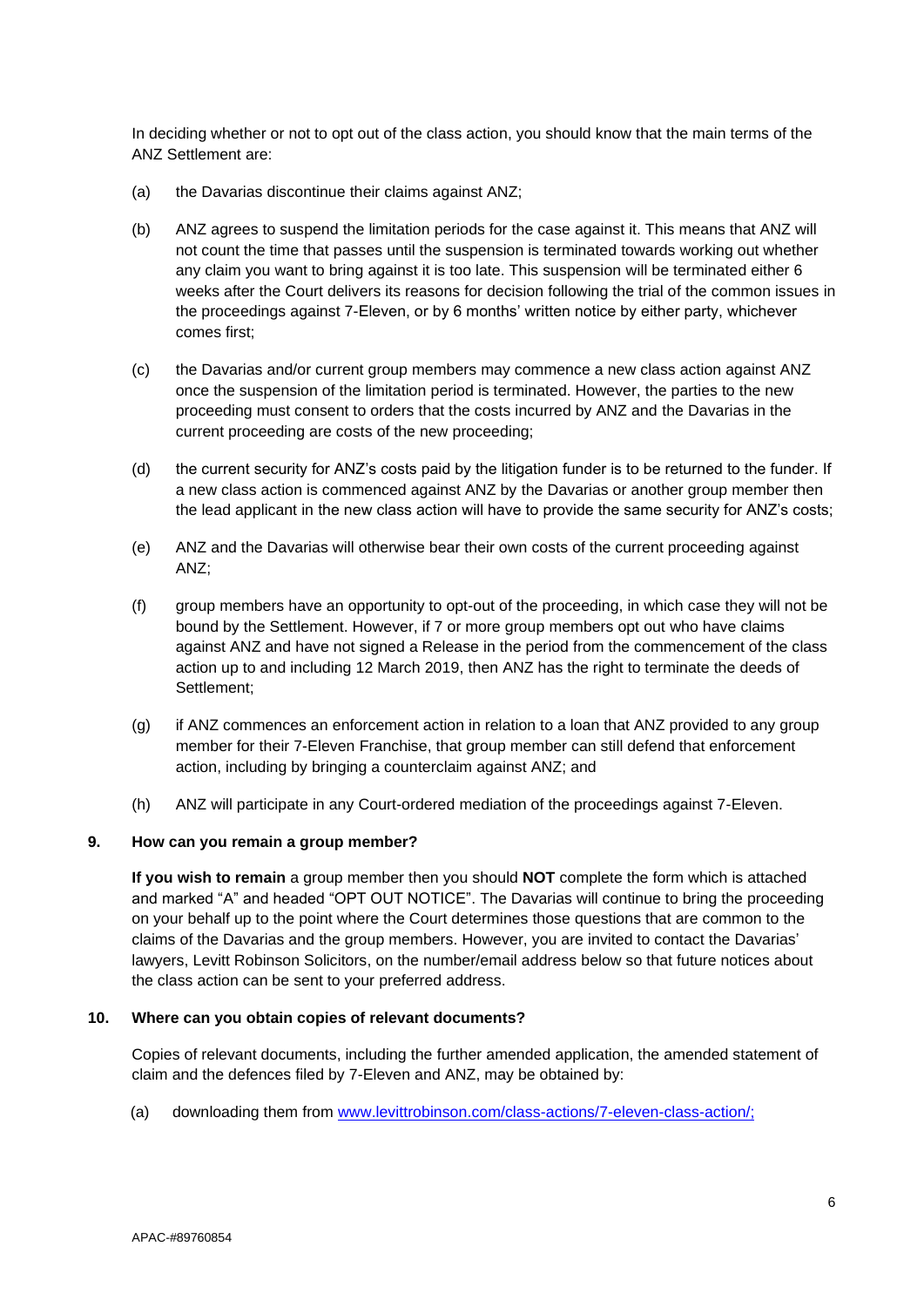- (b) inspecting them between 9 am and 5 pm at the offices of Levitt Robinson Solicitors, contact details for which are available from [www.levittrobinson.com](http://www.levittrobinson.com/) or by e-mailing [711@levittrobinson.com](mailto:711@levittrobinson.com) and requesting copies;
- (c) by contacting a District Registry of the Federal Court (contact details are available at [www.fedcourt.gov.au\)](http://www.fedcourt.gov.au/) and paying the appropriate inspection fee; or
- (d) inspecting them on the Federal Court website at [http://www.fedcourt.gov.au/law-and](http://www.fedcourt.gov.au/law-and-practice/class-actions/class-actions)[practice/class-actions/class-actions.](http://www.fedcourt.gov.au/law-and-practice/class-actions/class-actions)

Please consider the above matters carefully. If there is anything of which you are unsure, you should contact Levitt Robinson Solicitors on 02 9286 3133 or  $\frac{711@{\text{levittrobinson.com}}{\text{or}}$  or seek your own legal advice. **You should not delay in making your decision**.